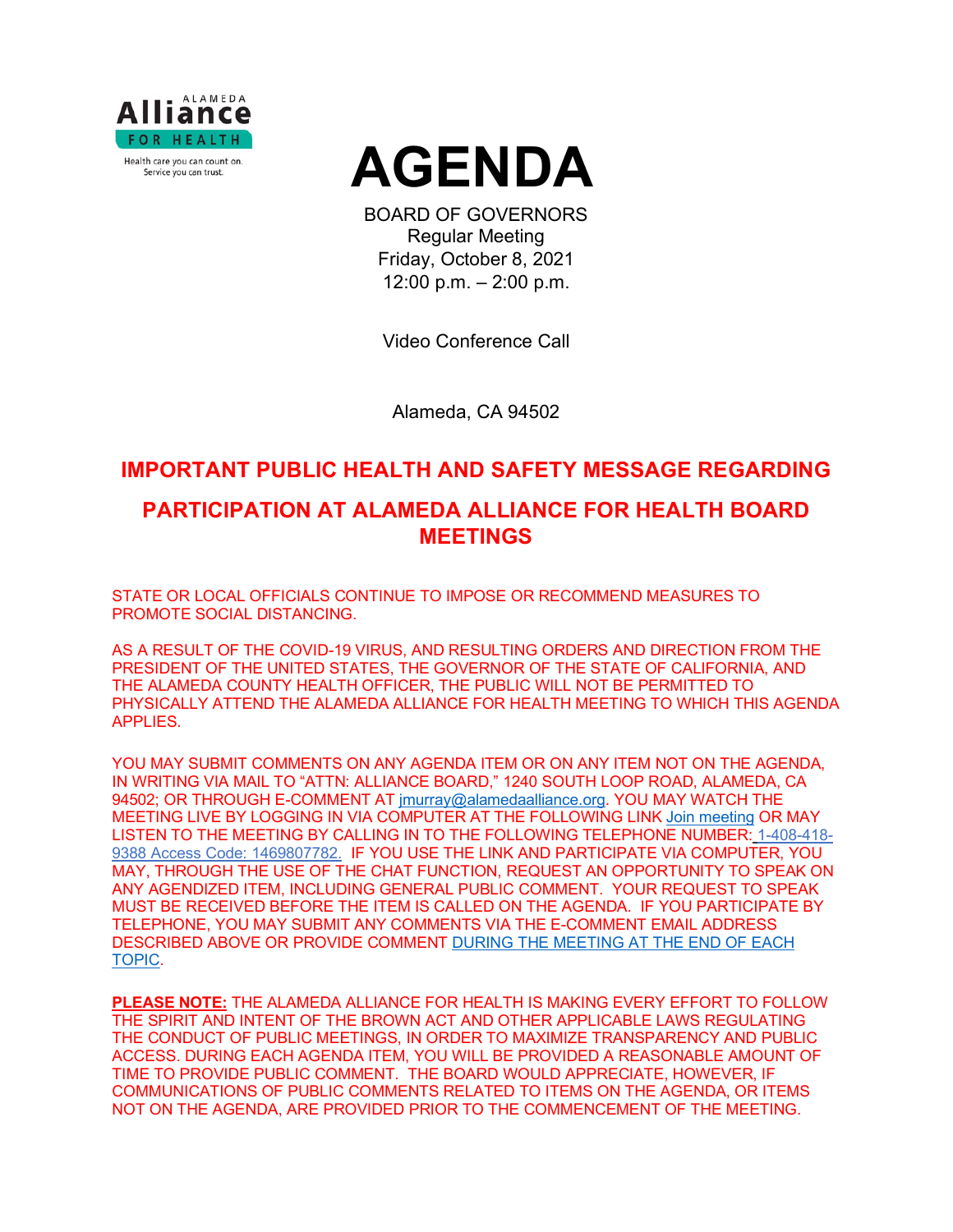### **1. CALL TO ORDER**

*(A regular meeting of the Alameda Alliance for Health Board of Governors will be called to order on October 8, 2021, at 12:00 p.m. in Alameda County, California, by Dr. Evan Seevak, Presiding Officer. This meeting to take place by video conference call.)*

## **2. ROLL CALL**

## **3. AGENDA APPROVAL OR MODIFICATIONS**

### **4. INTRODUCTIONS**

### **5. CONSENT CALENDAR**

*(All matters listed on the Consent Calendar are to be approved with one motion unless a member of the Board of Governors removes an item for separate action. Any consent calendar item for which separate action is requested shall be heard as the next Agenda item.)*

## **a) SEPTEMBER 10, 2021 BOARD OF GOVERNORS MEETING MINUTES**

## **b) OCTOBER 5, 2021 FINANCE COMMITTEE MEETING MINUTES**

### **6. BOARD MEMBER REPORTS**

- **a) COMPLIANCE ADVISORY COMMITTEE**
- **b) FINANCE COMMITTEE**
- **7. CEO UPDATE**
- **8. BOARD BUSINESS**
	- **a) REVIEW AND APPROVE MOSS ADAMS FISCAL YEAR 2021 AUDIT RESULTS**
	- **b) REVIEW AND APPROVE AUGUST 2021 MONTHLY FINANCIAL STATEMENTS**
	- **c) REVIEW AND APPROVE RESOLUTION 2021-14 ALAMEDA ALLIANCE FOR HEALTH AMENDING THE ALLOWABLE MEMBERSHIP TO ITS STRATEGIC PLANNING COMMITTEE**
	- **d) REVIEW AND APPROVE MEMBER NOMINATIONS TO THE STRATEGIC PLANNING COMMITTEE**
	- **e) CALAIM PROGRESS REPORT**
	- **f) VACCINATION INCENTIVE PROGRAM UPDATE**
	- **g) SINGLE PLAN MODEL UPDATE**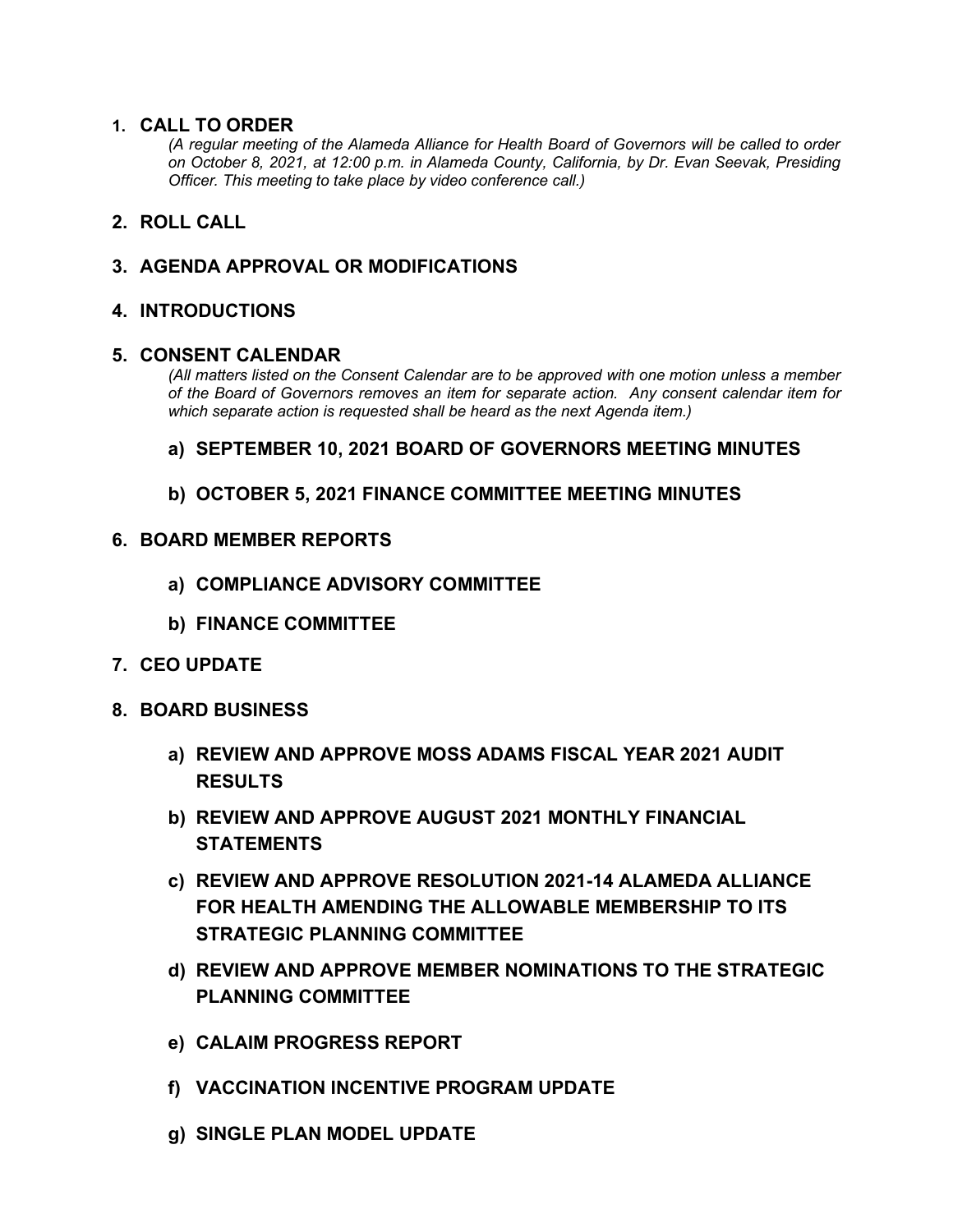## **9. STANDING COMMITTEE UPDATES**

- **a) PEER REVIEW AND CREDENTIALING COMMITTEE**
- **b) HEALTH CARE QUALITY COMMITTEE**
- **c) PHARMACY & THERAPEUTICS COMMITTEE**
- **d) MEMBER ADVISORY COMMITTEE**

### **10.STAFF UPDATES**

### **11.UNFINISHED BUSINESS**

### **12.STAFF ADVISORIES ON BOARD BUSINESS FOR FUTURE MEETINGS**

## **13. PUBLIC COMMENT (NON-AGENDA ITEMS)**

#### **14.ADJOURNMENT**

## **NOTICE TO THE PUBLIC**

The foregoing does not constitute the final agenda. The final agenda will be posted no later than 24 hours prior to the meeting date.

The agenda may also be accessed through the Alameda Alliance for Health's Web page at

#### **NOTICE TO THE PUBLIC**

**At 1:45 p.m.,** the Board of Governors will determine which of the remaining agenda items can be considered and acted upon prior to 2:00 p.m. and will continue all other items on which additional time is required until a future Board meeting. All meetings are scheduled to terminate at 2:00 p.m.

The Board meets regularly on the second Friday of each month. Due to the pandemic (COVID-19), this meeting is held as a video conference call only. Meetings begin at 12:00 noon unless otherwise noted. Meeting agendas and approved minutes are kept current on the Alameda Alliance for Health's website at [www.alamedaalliance.org.](http://www.alamedaalliance.org/)

An agenda is provided for each Board of Governors meeting, which lists the items submitted for consideration. Prior to the listed agenda items, the Board may hold a study session to receive information or meet with another committee. A study session is open to the public; however, no public testimony is taken, and no decisions are made. Following a study session, the regular meeting will begin at 12:00 noon. At this time, the Board allows oral communications from the public to address the Board on items NOT listed on the agenda. Oral comments to address the Board of Governors are limited to three minutes per person.

Staff Reports are available. To obtain a document, please call the Clerk of the Board at 510-747-6160.

**Additions and Deletions to the Agenda:** Additions to the agenda are limited by California Government Code Section 54954.2 and confined to items that arise after the posting of the Agenda and must be acted upon prior to the next Board meeting. For special meeting agendas, only those items listed on the published